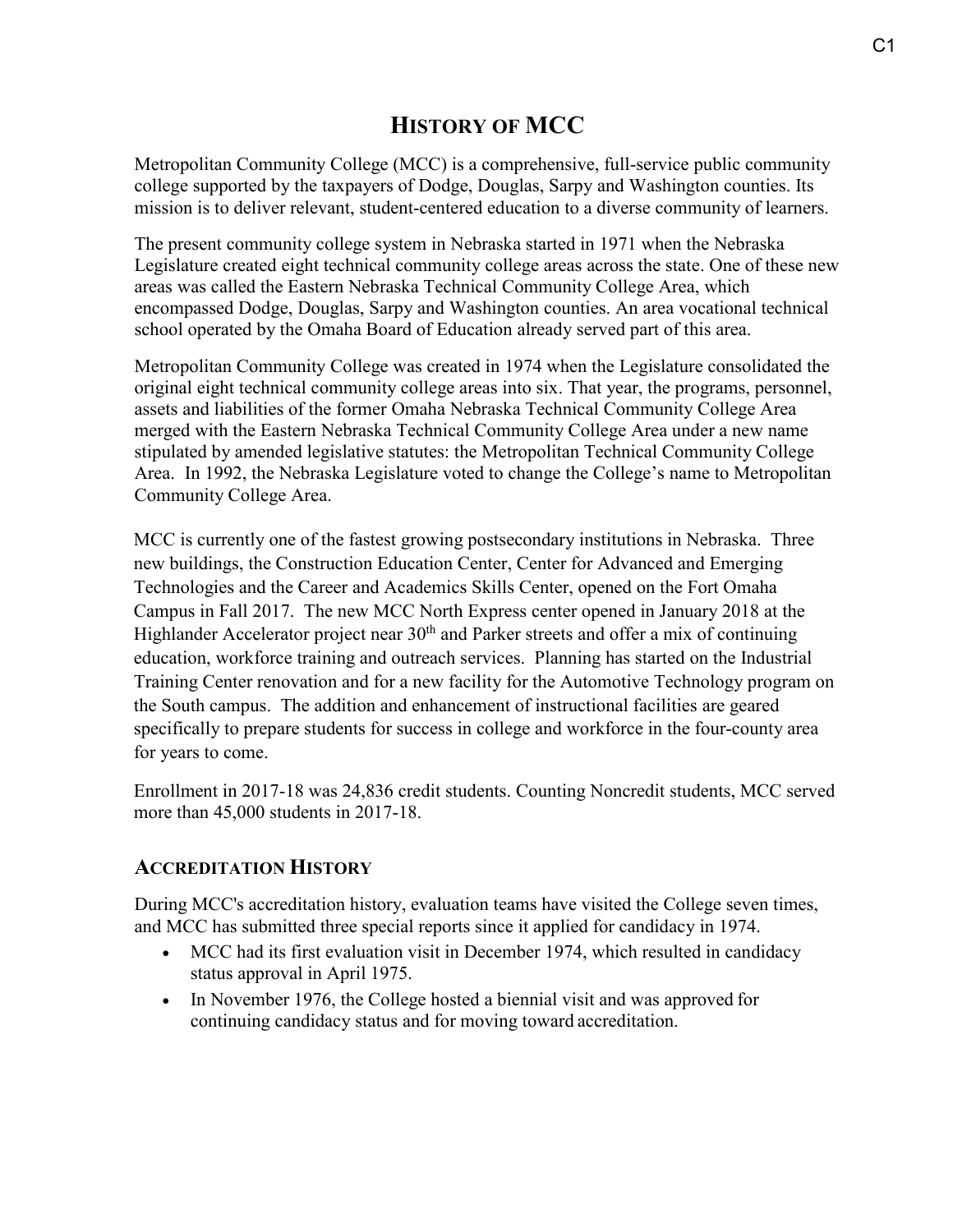- After the initial accreditation visit in November 1978, MCC was granted accreditation for five years in April 1979; however, a mandated focused visit was scheduled in 1980-81 to fulfill the requirements of initial accreditation.
- Based on the April 1981 mandatory focused visit, the visiting team thought the College had not yet resolved issues raised earlier: developing a long-range master plan and reducing the Board of Governors' involvement in administrative matters. A follow-up focused visit was schedule for the following year.
- In March 1982, the visiting team conducted a focused visit and concluded that the College had addressed the master planning concern but had not fully addressed the concern about board involvement in administrative matters. Because of this, the next comprehensive visit was moved forward one academic year to Spring 1983.
- In March 1983, the first evaluation visit for continued accreditation occurred. The commission stipulated that the College submit a five-year status report in 1987-88.
- In October 1992, a second evaluation visit for continued accreditation occurred. The visiting team recommended a ten-year continuing accreditation status with the next scheduled visit occurring in 2002-03; however, the College was required to provide a detailed description of its institutional program for the assessment of student academic achievement during 1995-96.
- In May 1996, the college submitted the requested report, which was subsequently approved.
- In October 2002, the evaluation team from the Higher Learning Commission returned and "enthusiastically and unanimously" recommended another ten years of accreditation. The College was asked to prepare a progress report due in 2005 on assessing student achievement and integrating the assessment into curricula development, relevant planning and budgeting processes.
- In May 2013, MCC's institutional accreditation was reaffirmed by the Higher Learning Commission through the 2022-2023 academic year.

## **MCC CAMPUS LOCATIONS**

Metropolitan Community College's (MCC) campuses and centers are as diverse as it students. Our campuses change from urban to suburban settings. All campuses provide a complete array of programs and services. Students can access most of our programs and services at the four conveniently located centers.

### **[Applied Technology Center](http://www.mccneb.edu/campuslocations/atc.asp)**

10407 State St., Omaha, NE 68122

Opened summer 2007, the Applied Technology Center is home to a number of MCC's trades programs. The space was acquired to accommodate growth in both MCC enrollment and in the trades programs themselves. The new location allows ample space for the special classroom and lab facility needs of trades programs such as Diesel Truck Driving, Utility Line Technician and Diesel Service Technology.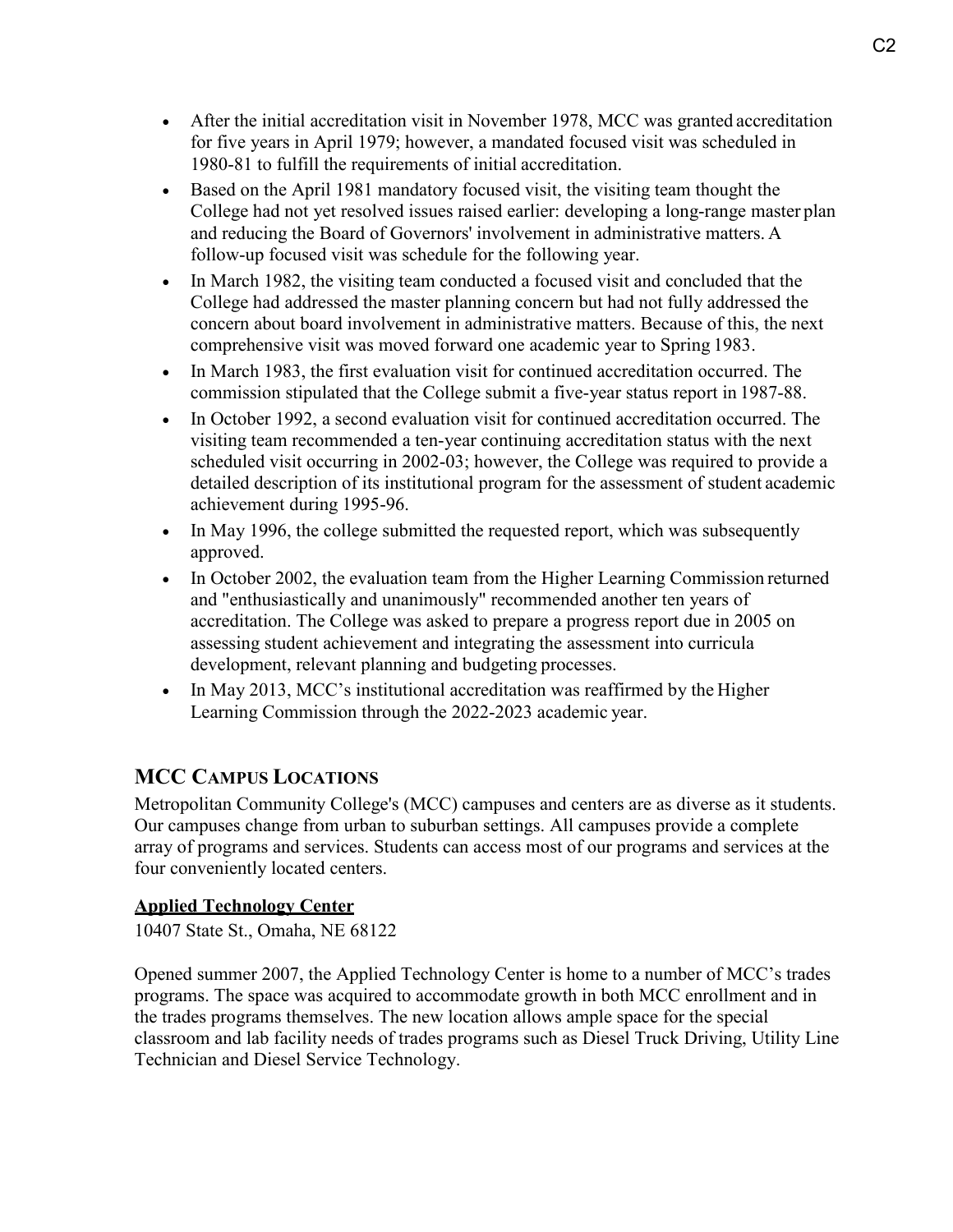#### **[Elkhorn Valley Campus](http://www.mccneb.edu/campuslocations/evc.asp)**

North 204th Street & West Dodge Road, Elkhorn, NE 68022

The Elkhorn Valley Campus opened in 1980 and is located at 204th Street and West Dodge Road. EVC provides educational experiences for western Douglas County and portions of Dodge and Washington counties.

As a single building on a 51-acre site, the Elkhorn Valley Campus is a full-service facility offering classrooms, four computer and visual arts labs, library services, instruction, public safety, counseling, student services, a career network center and technical support to staff and students. Enrollment at this campus continues to increase as the city of Omaha expands toward the west.

#### **Gallery of Art and Design at Elkhorn Valley Campus**

In Fall 2008, the Gallery of Art and Design opened at the Elkhorn Valley Campus. The 1,100 square foot space is dedicated to exhibiting the works of visual arts faculty and students. Exhibitions change throughout the year, and admission is free.

#### **Do Space**

7205 Dodge St., Omaha, NE 68114

Together with our partners at the non-profit Community Information Trust, MCC houses a modern training center that brings the best of today's technology to central Omaha utilizing the second floor of Do Space. Flexible, active learning opportunities are offered for all types of learners, including older adults, job seekers, incumbent workers, emerging entrepreneurs, parents with young children, teens and college-bound students. Do Space is a technology library, a digital workshop and an innovation playground.

#### **[Fort Omaha Campus](http://www.mccneb.edu/campuslocations/foc.asp)**

5300 N. 30th St., Omaha, NE 68111

Tucked away minutes from the North Freeway to the south and I-680 to the north is the historic Fort Omaha Campus on 30th and Fort streets, an instructional facility with 82,000 square feet of modern classroom, lab and student-dedicated space which opened in 1984. Obtained from the federal government in 1975, the campus is the oldest of the college system and serves as the second highest-attendance site for students.

The majority of administrative and maintenance staff provide area-wide services from this location. The campus sits on 73 acres of land and contains 32 buildings, which encompass 377,701 square feet of space.

The buildings and grounds are maintained in the original 19th century architectural theme, yet the classrooms and offices have been upgraded to accommodate new technology and educational needs of the 21st century. Opened in 2010, the Institute for the Culinary arts added 35,000 square feet of state-of-the-art classroom and meeting space to the campus, including the Sage Student Bistro that offers a fine dining experience to the community and on-the-job training for culinary arts students.

In Fall 2017, the Career and Academic Skills Center, Center for Advanced and Emerging Technology, and Construction Education Center opened on the Fort Omaha Campus.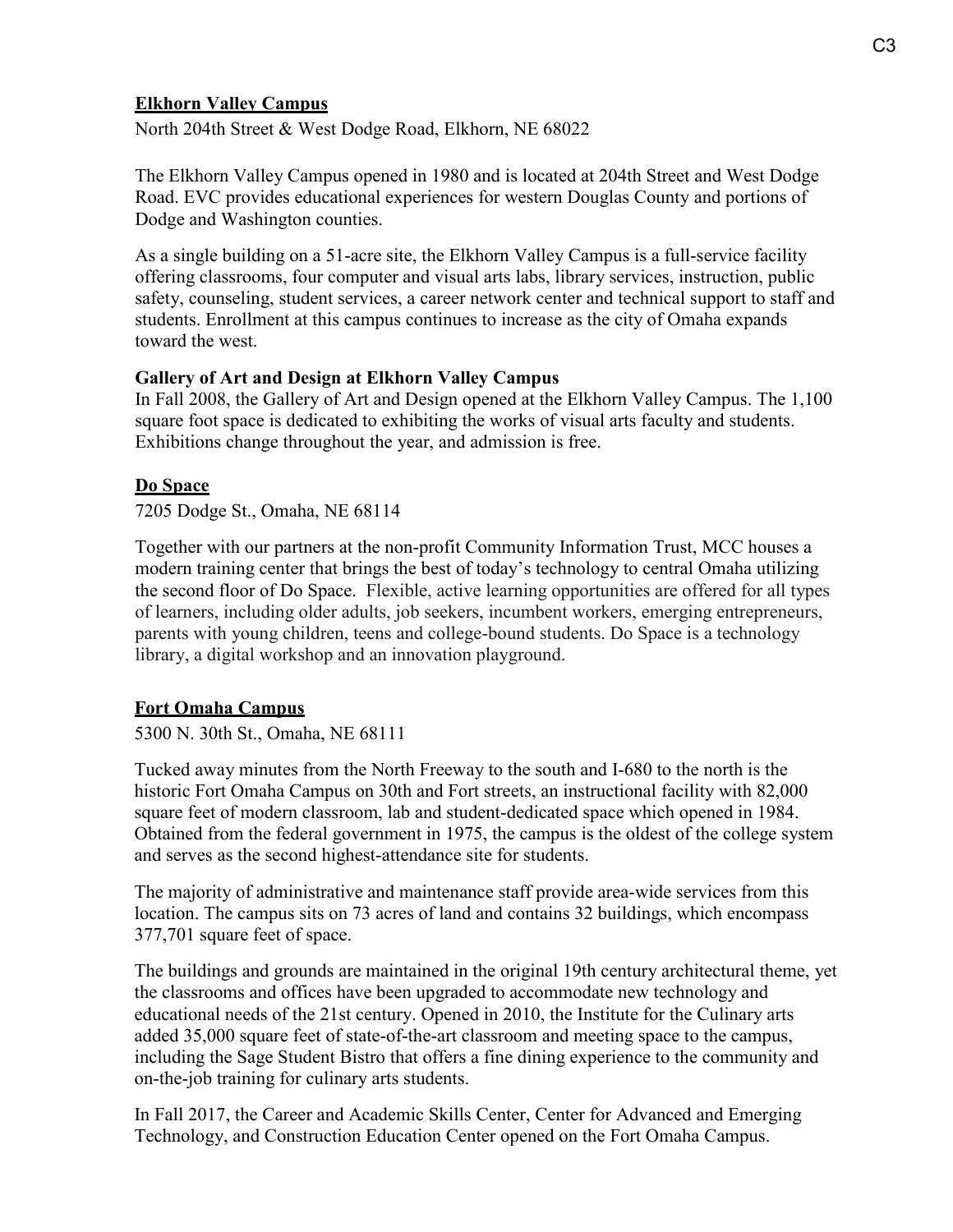#### **[Fremont Area Center](http://www.mccneb.edu/campuslocations/frc.asp)**

835 N. Broad St., Fremont, NE 68025

The Fremont Area Center serving Dodge County opened in 1986 in a leased location. Since 2007, the fast-growing location has been located in a former junior high school building and offers 11 classrooms, student services, computer labs, a state-of-the-art certified nursing assistant lab. Additionally, the center anchors the Data Center Management program; a data center lab connects students both physically and digitally to courses. The Data Center Career Academy gives high school students the opportunity to tackle special topics in IT.

#### **MCC South [Express at Vinton Square](http://www.mccneb.edu/campuslocations/maps/MCC%20Express%20floorplan%20and%20map.pdf)**

3002 S. 24th St., Omaha, NE 68108 (Vinton Square)

As a one-stop-shop for Adult Education services at the neighborhood level, MCC Express addresses a critical need for GED, English-as-a-Second Language (ESL) and transition services in Omaha. Opened in 2012, MCC Express aims to help individuals master basic skills, set educational and career goals and access occupational programming or employment. In addition to traditional Adult Education classes, MCC Express offers special programs and support services individualized and streamlined to fit the needs of each student. This more personalized approach is meant to increase students' abilities to persist, master course content and attain their educational goals.

#### **MCC North Express**

 $2112$  N. 30<sup>th</sup> St., Omaha, NE 68111 (Highlander Accelerator Building, third floor)

MCC North Express encompasses more than 9,000 square feet on the third floor of the community Accelerator building. The learning center is strategically positioned in the middle of the neighborhood, enabling students and community members the ability to have educational resources close by. Services provided are purposefully designed as stepping stones to initiate next steps toward college or a career.

#### **Sarpy Center**

9110 Giles Road, La Vista, NE 68128-3081

The Sarpy Center and La Vista Public Library is a partnership between Metropolitan Community College and the city of La Vista to combine resources to serve students, city library users and the community. The Sarpy Center opened in 1999 and is located at 91st and Giles Road in the heart of one of the fastest-growing counties in Nebraska.

The Sarpy Center offers an array of general education/academic transfer and career education courses. A one-stop student services area provides personalized service and attention to help students get started and stay on track to reach their educational goals. Outstanding faculty dedicated to teaching help create a positive, supportive learning environment for students.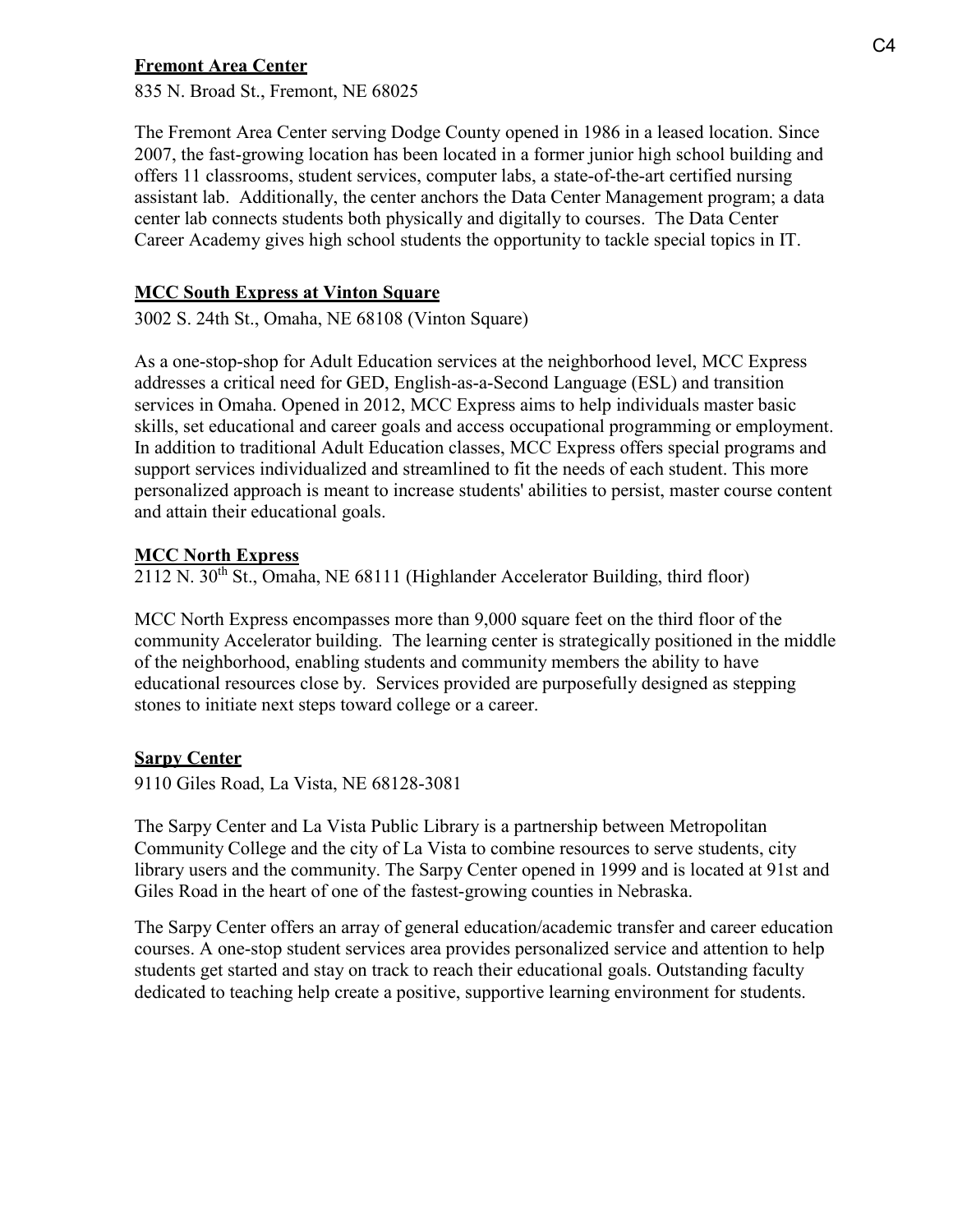#### **[South Omaha Campus](http://www.mccneb.edu/campuslocations/soc.asp)**

South 27th & Q Streets, Omaha, NE 68107

Nebraska State Legislator Eugene T. Mahoney had an active interest in the revitalization of South Omaha and the creation of jobs and job training in the former packing plant area. He was responsible for passage of legislation funding the College's purchase of land in the earlier developed stockyard area. In 1975, the College purchased the site which is currently the South Omaha Campus. The Mahoney building, named after State Legislator Mahoney, opened in 1978. The College's Industrial Training Center was constructed in 1979 with a federal grant under the Federal Government's Economic Development Act of 1976. Construction on the Connector building began in December 2005 and the building was opened to students in July 2007.The South Omaha Campus consists of three buildings located on 40 acres in the heart of south Omaha at 27th and Q Street. The campus is home to applied technologies in the Industrial Training Center, Health and Public Services in the Mahoney Building and student services (including financial aid, career services and veteran support) in the 75,000 square- foot Connector Building that connects the College to a Metro transit bus hub and Omaha Public Library's South Omaha branch. The South Omaha Campus serves more students than any other location. MCC also offers classes in the South Omaha area at Bellevue West High School, Bellevue University and Offutt Air Force Base.